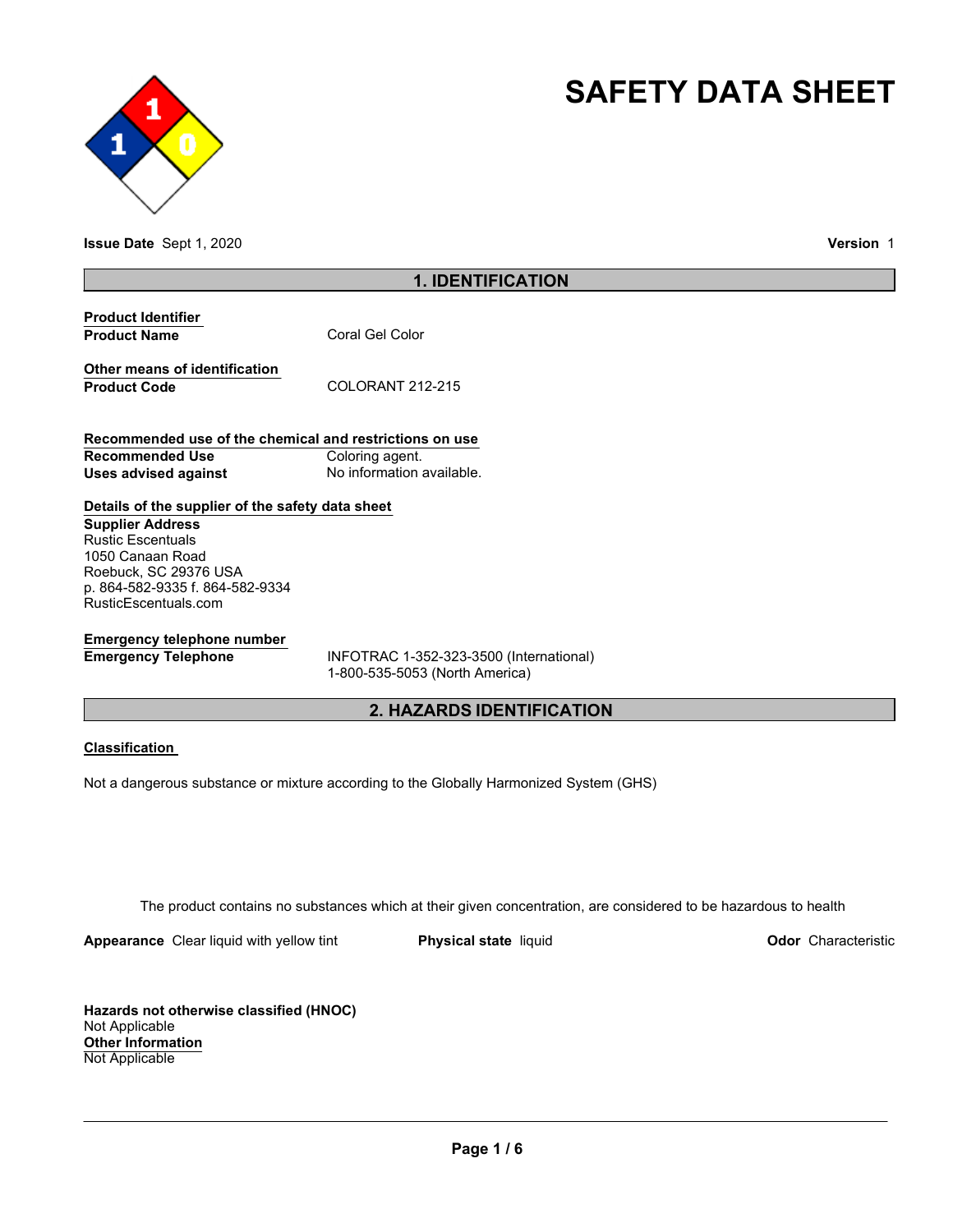# **3. COMPOSITION/INFORMATION ON INGREDIENTS**

| <b>Chemical Name</b> | CAS No        | Weight-% | <b>Trade Secret</b> |
|----------------------|---------------|----------|---------------------|
| Glvcerol             | $56 - 81 - 5$ | 99.5     |                     |
| FD&C Red             | 4548-53-2     | 0.5      |                     |

# **4. FIRST AID MEASURES**

|  | <b>First aid measures</b> |
|--|---------------------------|
|  |                           |

| <b>Inhalation</b>   | Not an expected route of exposure. Remove to fresh air. Administer oxygen if breathing is<br>difficult. Seek immediate medical attention/advice. |
|---------------------|--------------------------------------------------------------------------------------------------------------------------------------------------|
| Eye contact         | Rinse immediately with plenty of water, also under the eyelids, for at least 15 minutes. (Call<br>a physician if irritation persists.).          |
| Ingestion           | Product is non-toxic. Do NOT induce vomiting.                                                                                                    |
| <b>Skin Contact</b> | Wash off immediately with soap and plenty of water. Wash contaminated clothing before<br>reuse. If skin irritation persists, call a physician.   |
|                     | Most important symptoms and effects, both acute and delayed                                                                                      |

**Symptoms** No information available.

## **Indication of any immediate medical attention and special treatment needed**

**Note to physicians Treat symptomatically.** 

# **5. FIRE-FIGHTING MEASURES**

#### **Suitable Extinguishing Media**

Procedures for an oil fire should be followed. Use foam or dry chemical. Water may be used ONLY to keep surrounding containers cool.

**Unsuitable Extinguishing Media** Water.

### **Specific hazards arising from the chemical**

No information available.

**Hazardous combustion products**Carbon and hydrogen oxides.

## **Protective equipment and precautions for firefighters**

As in any fire, wear self-contained breathing apparatus pressure-demand, MSHA/NIOSH (approved or equivalent) and full protective gear.

# **6. ACCIDENTAL RELEASE MEASURES**

### **Personal precautions, protective equipment and emergency procedures**

| <b>Personal precautions</b> | Use personal protective equipment as required. |
|-----------------------------|------------------------------------------------|
| For emergency responders    | Remove all sources of ignition.                |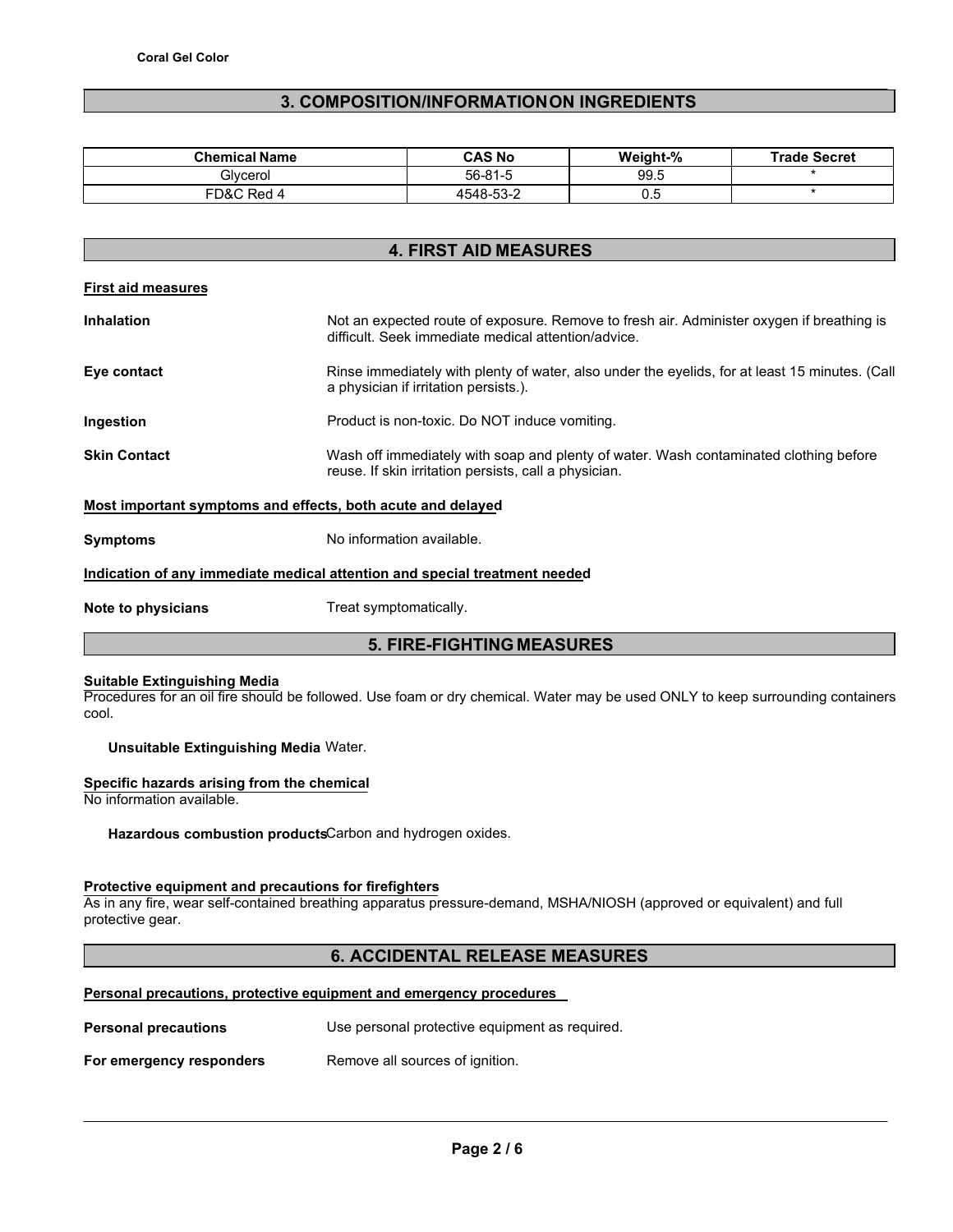## **Methods and material for containment and cleaning up**

| <b>Methods for containment</b>                               | Contain and collect spillage with non-combustible absorbent material, (e.g. sand, earth,<br>diatomaceous earth, vermiculite) and place in container for disposal according to local /<br>national regulations (see Section 13). |  |  |
|--------------------------------------------------------------|---------------------------------------------------------------------------------------------------------------------------------------------------------------------------------------------------------------------------------|--|--|
| Methods for cleaning up                                      | Soak up with inert absorbent material. Sweep up and shovel into suitable containers for<br>disposal.                                                                                                                            |  |  |
|                                                              | <b>7. HANDLING AND STORAGE</b>                                                                                                                                                                                                  |  |  |
| Precautions for safe handling                                | Keep away from heat, sparks, flame and other sources of ignition (i.e., pilot lights, electric                                                                                                                                  |  |  |
| Advice on safe handling                                      | motors and static electricity). Never pierce, drill, grind, cut, saw or weld any container.<br>NFPA Class IIIB storage. Wash thoroughly after handling.                                                                         |  |  |
| Conditions for safe storage, including any incompatibilities |                                                                                                                                                                                                                                 |  |  |
| <b>Storage Conditions</b>                                    | Keep from freezing. If product freezes, allow to thaw completely prior to use.                                                                                                                                                  |  |  |
| Incompatible materials                                       | Strong oxidizing agents.                                                                                                                                                                                                        |  |  |

# **8. EXPOSURE CONTROLS/PERSONAL PROTECTION**

## **Exposure Guidelines**

| <b>Chemical Name</b> | <b>ACGIH TLV</b>            | <b>OSHA PEL</b>                            | <b>NIOSH IDLH</b> |
|----------------------|-----------------------------|--------------------------------------------|-------------------|
| Glycerol             | TWA: $10 \text{ mg/m}$ mist | TWA: $15 \text{ mg/m}$ mist, total         |                   |
| $56 - 81 - 5$        |                             | particulate TWA: 5 mg/m <sup>3</sup> mist, |                   |
|                      |                             | respirable fraction                        |                   |
|                      |                             | (vacated) TWA: 10 mg/m <sup>3</sup> mist,  |                   |
|                      |                             | total particulate (vacated) TWA:5          |                   |
|                      |                             | $mq/m3$ mist, respirable fraction          |                   |

## **Appropriate engineering controls**

**Engineering Controls** Apply technical measures to comply with the occupational exposure limits.

## **Individual protection measures, such as personal protective equipment**

| <b>Eye/face protection</b>            | Goggles. Eye wash bottle.                                                                                                                                                                                                                                                                                                        |
|---------------------------------------|----------------------------------------------------------------------------------------------------------------------------------------------------------------------------------------------------------------------------------------------------------------------------------------------------------------------------------|
| Skin and body protection              | Wear protective gloves and protective clothing.                                                                                                                                                                                                                                                                                  |
| <b>Respiratory protection</b>         | If exposure limits are exceeded or irritation is experienced, NIOSH/MSHA approved<br>respiratory protection should be worn. Positive-pressure supplied air respirators may be<br>required for high airborne contaminant concentrations. Respiratory protection must be<br>provided in accordance with current local regulations. |
| <b>General Hygiene Considerations</b> | Handle in accordance with good industrial hygiene and safety practice.                                                                                                                                                                                                                                                           |

# **9. PHYSICAL AND CHEMICAL PROPERTIES**

**Information on basic physical and chemical properties**

| <b>Physical state</b> | liauid                        |                       |
|-----------------------|-------------------------------|-----------------------|
| Appearance            | Clear liquid with yellow tint | <b>Odor</b>           |
| Color                 | vellow                        | <b>Odor threshold</b> |

**Appearance Characteristic**<br>**A**<br>**A C**<br>**A C**<br>**A C**<br>**A C**<br>**C**<br>**A C**<br>**C**<br>**A C**<br>**C**<br>**A C**<br>**C**<br>**A C**<br>**C**<br>**A C**<br>**C Not determined**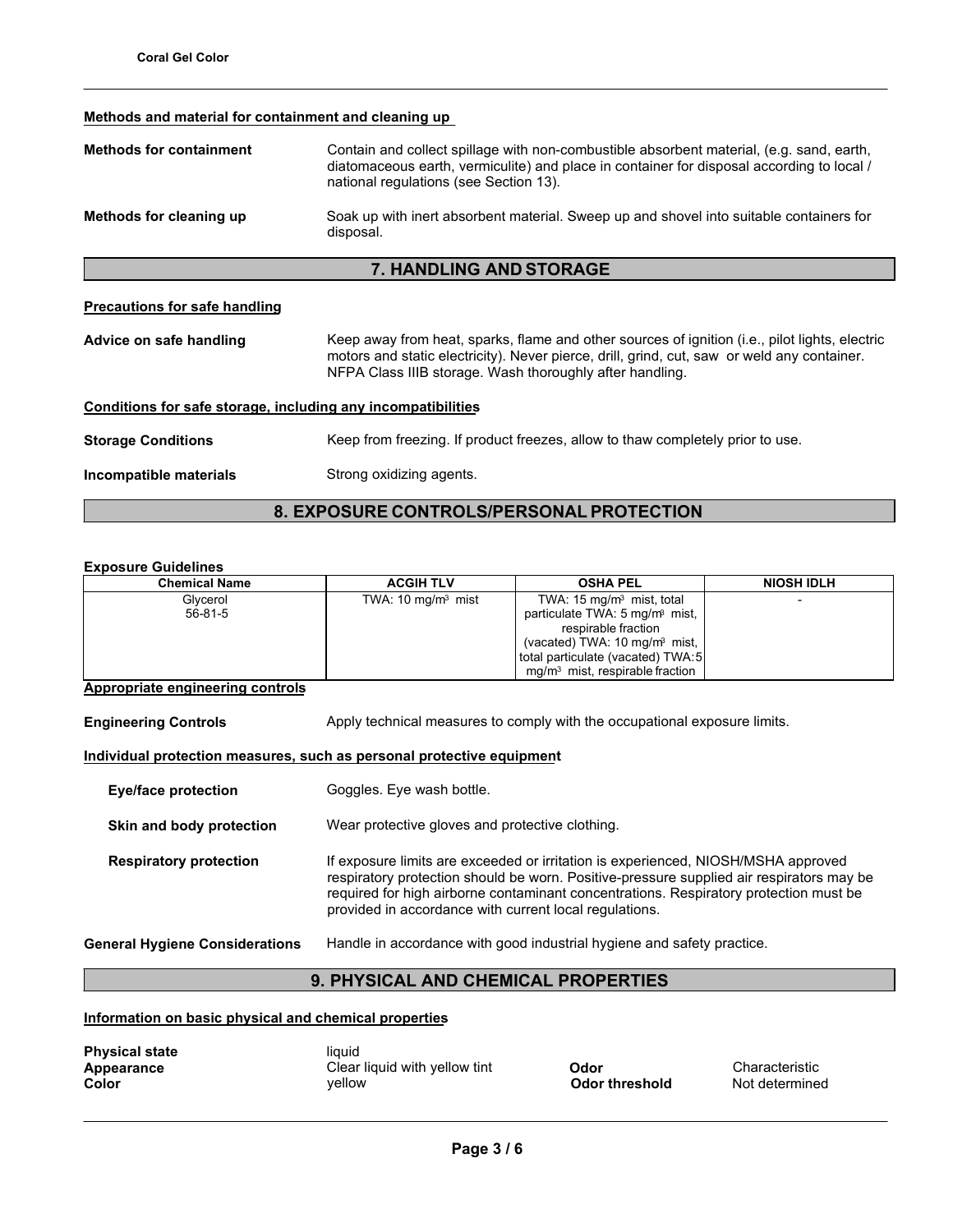| <b>Property</b>                     |
|-------------------------------------|
| рH                                  |
| <b>Melting point/freezing point</b> |
| Boiling point/boiling range         |
| <b>Flash point</b>                  |
| <b>Evaporation rate</b>             |
| Flammability (solid, gas)           |
| <b>Flammability Limits in Air</b>   |
| <b>Upper flammability limits</b>    |
| Lower flammability limit            |
| Vapor pressure                      |
| Vapor density                       |
| <b>Specific Gravity</b>             |
| <b>Water solubility</b>             |
| <b>Solubility in other solvents</b> |
| <b>Partition coefficient</b>        |
| <b>Autoignition temperature</b>     |
| <b>Decomposition temperature</b>    |
| <b>Kinematic viscosity</b>          |
| <b>Dynamic viscosity</b>            |
| <b>Explosive properties</b>         |
| <b>Oxidizing properties</b>         |
|                                     |

# **Other Information**

Not determined Not determined >350°F 320°F Not determined Not determined **Not determined Not determined Not determined Not determined Specific Gravity** 1.261 Soluble in water Not determined **Not determined Not determined Not determined Not determined Not determined Not determined Not determined** 

**Values**

# **Remarks • Method**

# **10. STABILITY AND REACTIVITY**

## **Reactivity**

Not reactive under normal conditions

# **Chemical stability**

Stable under normal conditions.

### **Possibility of Hazardous Reactions** None under normal processing.

**Conditions to avoid** Heat, flames and sparks.

# **Incompatible materials**

Strong oxidizing agents.

## **Hazardous Decomposition Products**

Carbon and hydrogen oxides.

# **11. TOXICOLOGICAL INFORMATION**

## **Information on likely routes of exposure**

| <b>Product Information</b> | Product does not present an acute toxicity hazard based on known or supplied information |
|----------------------------|------------------------------------------------------------------------------------------|
| <b>Inhalation</b>          | No known effect based on information supplied.                                           |
| Eye contact                | May cause slight irritation.                                                             |
| <b>Skin Contact</b>        | No known hazard in contact with skin.                                                    |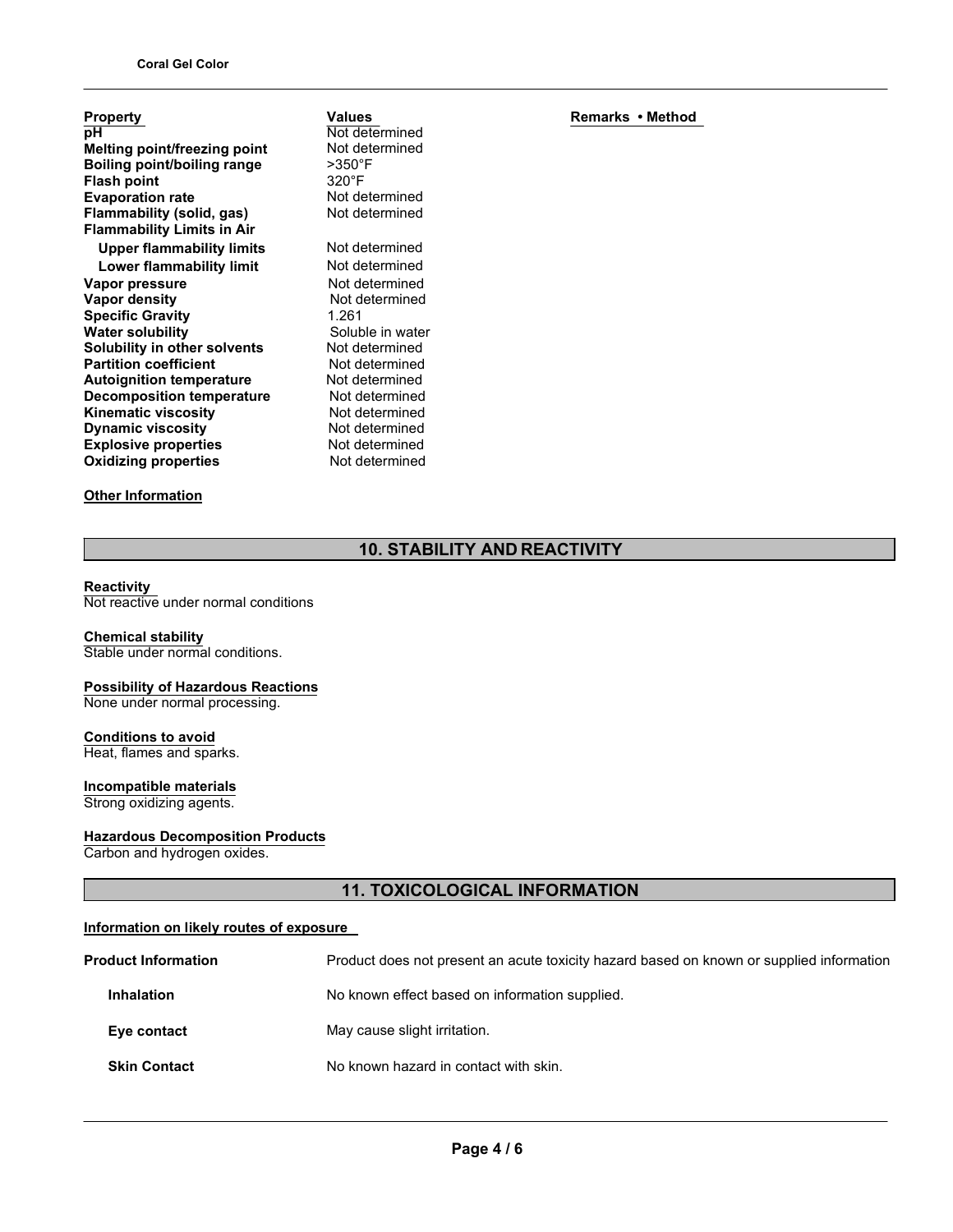**Ingestion** Product is non-toxic.

# **Information on physical, chemical and toxicological effects**

**Symptoms** No information available.

## **Delayed and immediate effects as well as chronic effects from short and long-term exposure**

**Carcinogenicity** This product does not contain any carcinogens or potential carcinogens as listed by OSHA, IARC or NTP.

# **Numerical measures of toxicity- Product**

Not determined

# **12. ECOLOGICAL INFORMATION**

## **Ecotoxicity**

0.5% of the mixture consists of components(s) of unknown hazards to the aquatic environment

| <b>Chemical Name</b> | Algae/aguatic plants | Fish                                                      | Toxicitv to<br>microorganisms | Crustacea                                 |
|----------------------|----------------------|-----------------------------------------------------------|-------------------------------|-------------------------------------------|
| Glvcerol<br>56-81-5  |                      | l 51 - 57: 96 h Oncorhvnchus l<br>mykiss mL/L LC50 static |                               | . >500: 24 h Daphnia magna I<br>ma/L EC50 |

# **Persistence and degradability**

Not determined.

## **Bioaccumulation**

Not determined.

## **Mobility**

Not determined.

| <b>Chemical Name</b>      | coefficient<br><b>Partition</b> |
|---------------------------|---------------------------------|
| Glycerol<br>$56 - 81 - 5$ |                                 |

**Other adverse effects** Not determined

# **13. DISPOSAL CONSIDERATIONS**

| <b>Waste treatment methods</b> |                                                                                                                                                                                                                                                                                                                                                                                                                                                                                                                                |
|--------------------------------|--------------------------------------------------------------------------------------------------------------------------------------------------------------------------------------------------------------------------------------------------------------------------------------------------------------------------------------------------------------------------------------------------------------------------------------------------------------------------------------------------------------------------------|
| <b>Disposal of wastes</b>      | This material, as supplied, is not a hazardous waste according to Federal regulations (40<br>CFR 261). This material could become a hazardous waste if it is mixed with or otherwise<br>comes in contact with a hazardous waste, if chemical additions are made to this material, or<br>if the material is processed or otherwise altered. Consult 40 CFR 261 to determine whether<br>the altered material is a hazardous waste. Consult the appropriate state, regional, or local<br>regulations for additional requirements. |
| Contaminated packaging         | Disposal should be in accordance with applicable regional, national and local laws and<br>regulations.                                                                                                                                                                                                                                                                                                                                                                                                                         |